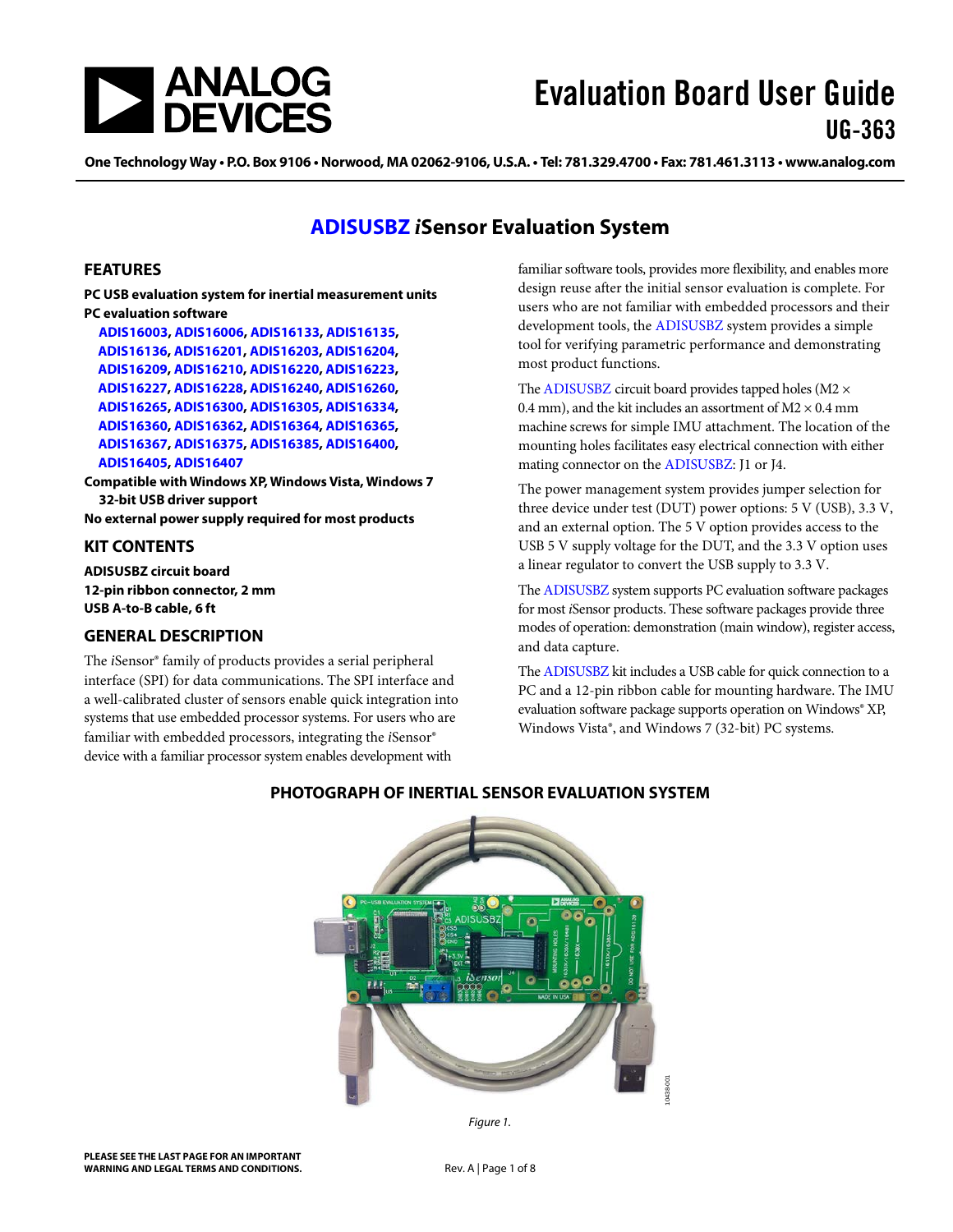# TABLE OF CONTENTS

| Photograph of Inertial Sensor Evaluation System 1 |  |
|---------------------------------------------------|--|
|                                                   |  |
|                                                   |  |
|                                                   |  |
|                                                   |  |
|                                                   |  |

# <span id="page-1-0"></span>**REVISION HISTORY**

| $3/12$ —Rev. 0 to Rev A                             |  |
|-----------------------------------------------------|--|
|                                                     |  |
| Changes to Installing Products with Breakout Boards |  |
|                                                     |  |
|                                                     |  |
|                                                     |  |

**1/12—Revision 0: Initial Version**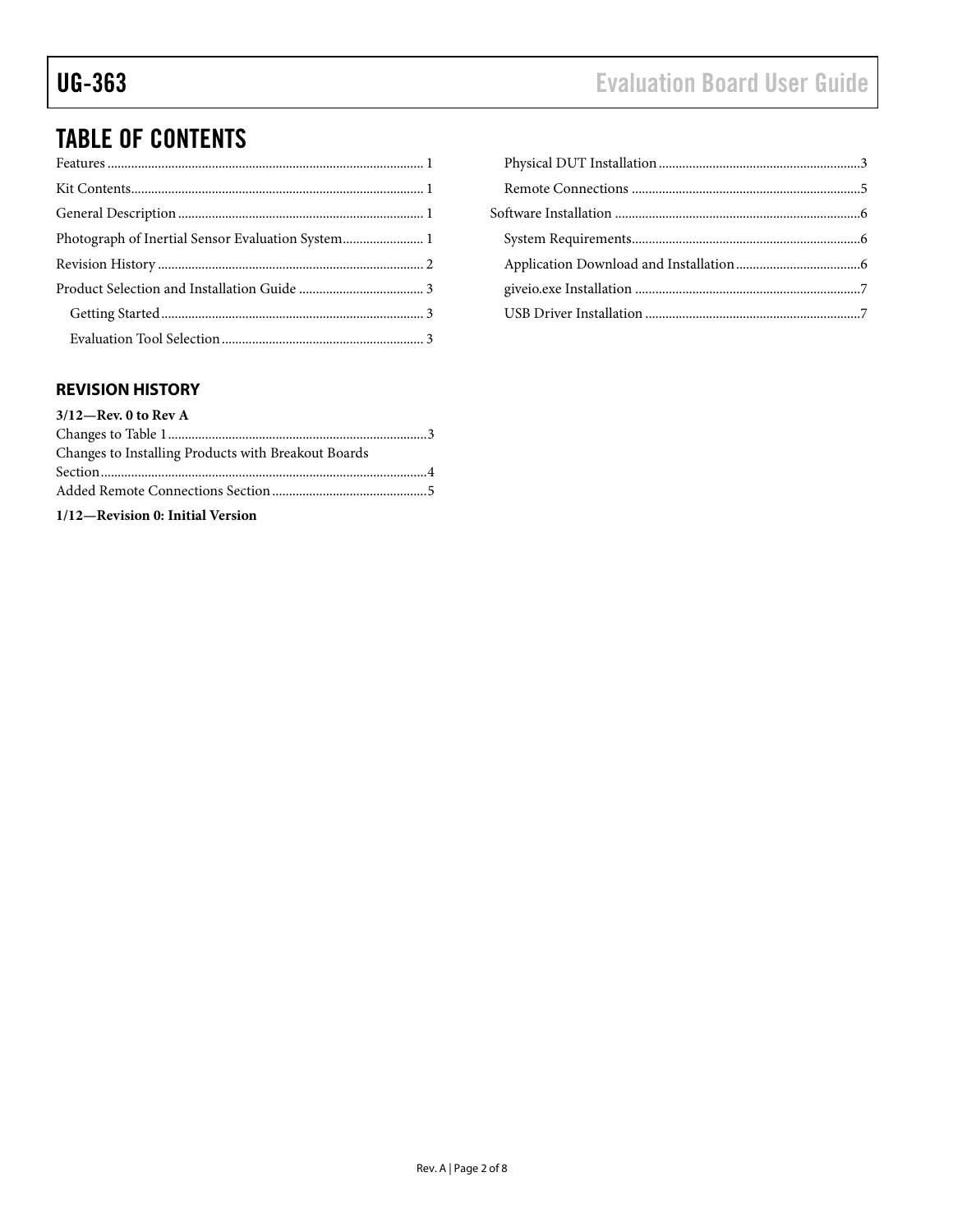### <span id="page-2-0"></span>PRODUCT SELECTION AND INSTALLATION GUIDE **GETTING STARTED Table 1. Mating Connector and Mounting Hole Identifiers**

<span id="page-2-1"></span>Getting started with th[e ADISUSBZ](http://www.analog.com/ADISUSBZ) system involves three steps: physical DUT installation, software installation, and functional verification.

# <span id="page-2-2"></span>**EVALUATION TOOL SELECTION**

[Table 1](#page-2-4) provides a list of part numbers that the [ADISUSBZ](http://www.analog.com/ADISUSBZ) is compatible with, along with the appropriate mating connector, JP1 setting, and machine screw length for physical attachment. The mounting holes on the [ADISUSBZ](http://www.analog.com/ADISUSBZ) accommodate  $M2 \times 0.4$  mm machine screws.

# <span id="page-2-3"></span>**PHYSICAL DUT INSTALLATION**

## *Mating Connector*

The [ADISUSBZ](http://www.analog.com/ADISUSBZ) has mating holes and connectors for each part number in [Table 1.](#page-2-4) Start the physical installation process by identifying the correct mating connector. For those parts that require use of J1, the installation process involves the use of the 12-pin ribbon cable provided with th[e ADISUSBZ](http://www.analog.com/ADISUSBZ) kit. For those that require the use of J4, the installation process involves connecting the mating connector in the DUT to J4 [\(ADISUSBZ\)](http://www.analog.com/ADISUSBZ).

## *Power Supply Setting*

JP1 provides three options: 5 V, 3.3 V, and external. The 5 V option provides direct access to the PC USB supply. The 3.3 V option uses a linear regulator to convert the PC USB supply to a stable, 3.3 V output. The external supply option enables testing of the DUT over a variable supply range. When using the [ADISUSBZ](http://www.analog.com/ADISUSBZ) with th[e ADIS16385,](http://www.analog.com/ADIS16385) the 5 V option is also available because the start-up currents from th[e ADIS16385](http://www.analog.com/ADIS16385) can cause the USB supply to reach the current limit thresholds, preventing th[e ADISUSBZ](http://www.analog.com/ADISUSBZ) from starting up. Removing C14 from the bottom side of the [ADISUSBZ](http://www.analog.com/ADISUSBZ) can also help lower the transient current requirements when evaluating th[e ADIS16385.](http://www.analog.com/ADIS16385)

<span id="page-2-4"></span>

|                    | <b>Mating</b>   | JP1            | <b>Screw</b>        |
|--------------------|-----------------|----------------|---------------------|
| <b>Part Number</b> | Connector       | <b>Setting</b> | Length <sup>1</sup> |
| ADIS16003/PCBZ     | J1              | 3.3 V, 5 V     | 4 mm                |
| ADIS16006/PCBZ     | J1              | 3.3 V, 5 V     | 4 mm                |
| ADIS16133BMLZ      | J4              | 5V             | 16 mm               |
| ADIS16135BMLZ      | J4              | 5 V            | $16 \text{ mm}$     |
| ADIS16136AMLZ      | J <sub>4</sub>  | 5 V            | $16 \text{ mm}$     |
| ADIS16201/PCBZ     | J1              | 3.3V           | 4 mm                |
| ADIS16203/PCBZ     | J1              | 3.3V           | 4 mm                |
| ADIS16204/PCBZ     | J1              | 3.3V           | 4 mm                |
| ADIS16209/PCBZ     | J1              | 3.3V           | 4 mm                |
| ADIS16210/PCBZ     | J1              | 3.3V           | 6 <sub>mm</sub>     |
| ADIS16220/PCBZ     | $\overline{11}$ | 3.3V           | 4 mm                |
| ADIS16223/PCBZ     | J1              | 3.3V           | 6 mm                |
| ADIS16227/PCBZ     | J1              | 3.3V           | 6 <sub>mm</sub>     |
| ADIS16228/PCBZ     | J1              | 3.3V           | 6 <sub>mm</sub>     |
| ADIS16240/PCBZ     | J1              | 3.3V           | 4 mm                |
| ADIS16260/PCBZ     | J1              | 5 V            | 4 mm                |
| ADIS16265/PCBZ     | J1              | 5 V            | 4 <sub>mm</sub>     |
| ADIS16300/PCBZ     | J4              | 5V             | $12 \text{ mm}$     |
| ADIS16305/PCBZ     | J <sub>4</sub>  | 5 V            | $12 \text{ mm}$     |
| ADIS16334BMLZ      | J4              | 5 V            | $12 \text{ mm}$     |
| ADIS16360BMLZ      | J4              | 5V             | 4 mm                |
| ADIS16362BMLZ      | J <sub>4</sub>  | 5 V            | 4 mm                |
| ADIS16364BMLZ      | J4              | 5 V            | 4 mm                |
| ADIS16365BMLZ      | J <sub>4</sub>  | 5 V            | 4 mm                |
| ADIS16367BMLZ      | J4              | 5 V            | 4 mm                |
| ADIS16375AMLZ      | 14              | 3.3V           | 16 mm               |
| ADIS16385BMLZ      | J <sub>4</sub>  | External, 5 V  | 16 mm               |
| ADIS16400BMLZ      | J4              | 5V             | 4 mm                |
| ADIS16405BMLZ      | J4              | 5V             | 4 mm                |
| ADIS16407BMLZ      | J4              | 5 V            | 4 mm                |

<sup>1</sup> Machine screw lengths are not intended to imply any level of attachment assurance. The machine screw lengths provide a minimum of 2 mm of penetration into th[e ADISUSBZ](http://www.analog.com/ADISUSBZ) holes for demonstration purposes only. Withstanding vibration and shock conditions, may require additional considerations.



*Figure 2[. ADISUSBZ](http://www.analog.com/ADISUSBZ) Top View, Dimensions and Mounting Hole Locations*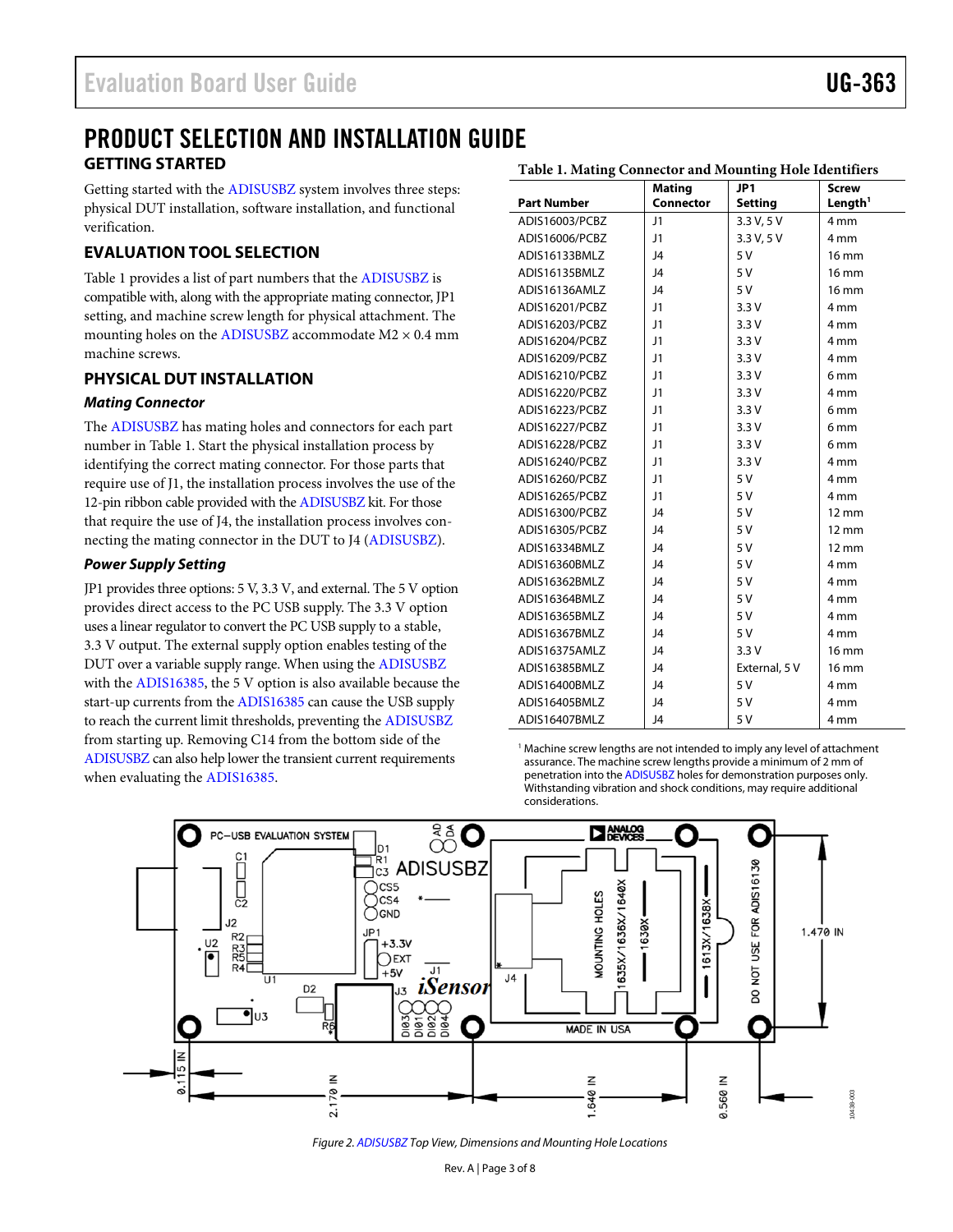#### *Installing Products with Breakout Boards*

The [ADIS16003,](http://www.analog.com/ADIS16003) [ADIS16006,](http://www.analog.com/ADIS16006) [ADIS16201,](http://www.analog.com/ADIS16201) [ADIS16203,](http://www.analog.com/ADIS16203) [ADIS16204,](http://www.analog.com/ADIS16204) [ADIS16209,](http://www.analog.com/ADIS16209) [ADIS16210,](http://www.analog.com/ADIS16210) [ADIS16220,](http://www.analog.com/ADIS16220) [ADIS16223,](http://www.analog.com/ADIS16223) [ADIS16227,](http://www.analog.com/ADIS16227) [ADIS16228,](http://www.analog.com/ADIS16228) [ADIS16240,](http://www.analog.com/ADIS16240) [ADIS16260,](http://www.analog.com/ADIS16260) an[d ADIS16265](http://www.analog.com/ADIS16265) products interface to the [ADISUSBZ](http://www.analog.com/ADISUSBZ) using breakout boards. These breakout boards provide a connector that is pin compatible with J1 on th[e ADISUSBZ](http://www.analog.com/ADISUSBZ) board and have mounting holes, which line up with the  $M2 \times 0.4$  mm holes on th[e ADISUSBZ.](http://www.analog.com/ADISUSBZ)

Install these devices as follows:

- 1. Line up the mounting holes with the matching set on the [ADISUSBZ.](http://www.analog.com/ADISUSBZ)
- 2. Secure the breakout board using the  $M2 \times 0.4$  mm screw length listed in [Table 1.](#page-2-4)
- 3. Connect J1 on the breakout board to J1 on the [ADISUSBZ](http://www.analog.com/ADISUSBZ) using the 12-pin ribbon cable provided with the [ADISUSBZ](http://www.analog.com/ADISUSBZ) kit.

### Th[e ADIS16210,](http://www.analog.com/ADIS16210) [ADIS16223,](http://www.analog.com/ADIS16223) [ADIS16227,](http://www.analog.com/ADIS16227) an[d ADIS16228](http://www.analog.com/ADIS16228)

breakout boards provide interface connectors that have 14 or 16 pins. In these cases, Pin 1 to Pin 12 match Pin 1 to Pin 12 on J1 of th[e ADISUSBZ](http://www.analog.com/ADISUSBZ) board. There are two options for making this connection:

- 1. Use a 16-pin ribbon cable connector (not included) to connect J1, Pin 1 to Pin 12, on both ADISUSBZ and ADIS162xx/PCBZ. For example, a 16-pin ribbon cable connector could use Molex P/N 87568-1663 for the connectors and 3M P/N 3625/16 for the ribbon cable.
- 2. Cut Pin 13, Pin 14, Pin 15 and Pin 16 off J1, on the ADIS162xx/PCBZ, then use the 12-pin ribbon cable to connect J1, Pin 1 to Pin 12, on both ADISUSBZ and ADIS162xx/PCBZ.

The ADIS16223/PCBZ and ADIS16227/PCBZ include the device (ADIS16223CMLZ, for example), a machine screw (Size 10-32), and a breakout board. Install the DUT onto the breakout board, using the machine screw and the DUT mating connector prior to installing it onto th[e ADISUSBZ.](http://www.analog.com/ADISUSBZ)



*Figure 3. ADIS16265/PCBZ an[d ADISUSBZ](http://www.analog.com/ADISUSBZ)*



*Figure 4. ADIS16210/PCBZ an[d ADISUSBZ](http://www.analog.com/ADISUSBZ)*

# UG-363 Evaluation Board User Guide

# *Installing Products with Embedded Connectors*

The [ADIS16133,](http://www.analog.com/ADIS16133) [ADIS16135,](http://www.analog.com/ADIS16135) [ADIS16136,](http://www.analog.com/ADIS16136) [ADIS16375,](http://www.analog.com/ADIS16375) and [ADIS16385](http://www.analog.com/ADIS16385) products connect directly to J4 using their own embedded connectors. Use J4 [\(ADISUSBZ\)](http://www.analog.com/ADISUSBZ) as the guide for installing these products in the correct location, and then secure these devices using  $M2 \times 0.4$  mm machine screws (se[e Table 1\)](#page-2-4).



*Figure 5. ADIS16136AMLZ and ADISUSBZ*



*Figure 6. ADIS16385BMLZ and ADISUSBZ*

The [ADISUSBZ](http://www.analog.com/ADISUSBZ) does not currently have mounting holes for the [ADIS16375.](http://www.analog.com/ADIS16375) When evaluating th[e ADIS16375,](http://www.analog.com/ADIS16375) start by pressing it onto J4, and then use a nail to slide it into the mounting holes and press it down into the PCB material. This provides a mark for drilling and tapping holes for the [ADIS16375.](http://www.analog.com/ADIS16375) Use an M1.6 drill bit and either of the following tap sizes:  $M2 \times 0.4$  mm or 2-56. Future [ADIS16375](http://www.analog.com/ADIS16375) evaluation options will be available on th[e EVAL-ADIS](http://www.analog.com/EVAL-ADIS) system.

#### *Installing IMU Products with Flexible Connectors*

The [ADIS16360,](http://www.analog.com/ADIS16360) [ADIS16362,](http://www.analog.com/ADIS16362) [ADIS16364,](http://www.analog.com/ADIS16364) [ADIS16365,](http://www.analog.com/ADIS16365) [ADIS16367,](http://www.analog.com/ADIS16367) [ADIS16400,](http://www.analog.com/ADIS16400) [ADIS16405,](http://www.analog.com/ADIS16405) an[d ADIS16407](http://www.analog.com/ADIS16407) IMU products interface to the [ADISUSBZ](http://www.analog.com/ADISUSBZ) using the flexible interface connector and the mounting tabs, which are located on the package sides adjacent to the flexible connector. Protect the flexible connector from stress when installing the devices and extracting them from th[e ADISUSBZ.](http://www.analog.com/ADISUSBZ) Start the installation process by pressing the connector onto J4 on the [ADISUSBZ.](http://www.analog.com/ADISUSBZ) Then, install the two  $M2 \times 0.4$  mm machine screws. See [Figure 7](#page-3-0) for the machine screw locations and refer t[o AN-1041](http://www.analog.com/AN-1041) an[d AN-1045](http://www.analog.com/AN-1045) for handling requirements on these devices.

<span id="page-3-0"></span>

*Figure 7. ADIS16407BMLZ and ADISUSBZ*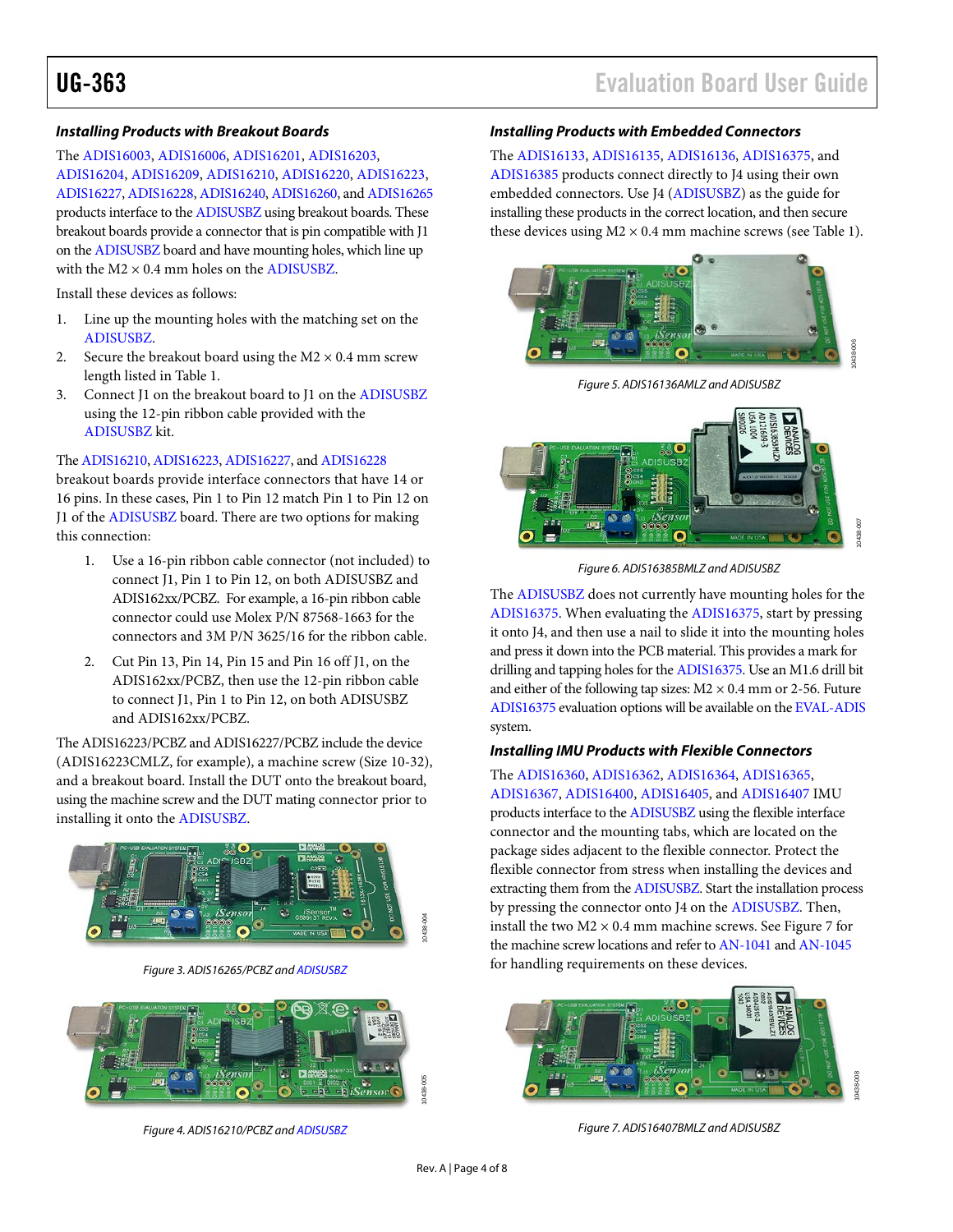# *Installing th[e ADIS16300,](http://www.analog.com/ADIS16300) [ADIS16305,](http://www.analog.com/ADIS16305) and [ADIS16334](http://www.analog.com/ADIS16334)*

The ADIS16300/PCBZ, ADIS16305/PCBZ, and ADIS16334/PCBZ include a flexible connector. Use this flexible connector to connect the device to J4 on the [ADISUSBZ](http://www.analog.com/ADISUSBZ) (see Figure 8).



*Figure 8. ADIS16334BMLZ and ADISUSBZ*

# <span id="page-4-0"></span>**REMOTE CONNECTIONS**

In cases that require up to 12 inches of separation between the DUT (ADIS16xxx) and ADISUSBZ, use a longer ribbon cable to connect J1 on the breakout board (ADIS16xxx/PCBZ) and J1 on the ADISUSBZ. When the distance must be greater than 12 inches, reliable communication on the SPI may require active drivers. Note tha[t Table](#page-2-4) 1 lists many part numbers that end in "BMLZ." When using the ADISUSB for a remote connection to these devices, switch to using the /PCBZ version of the part number. For example, use ADIS16362/PCBZ to use this approach to create a remote connection to the ADISUSBZ.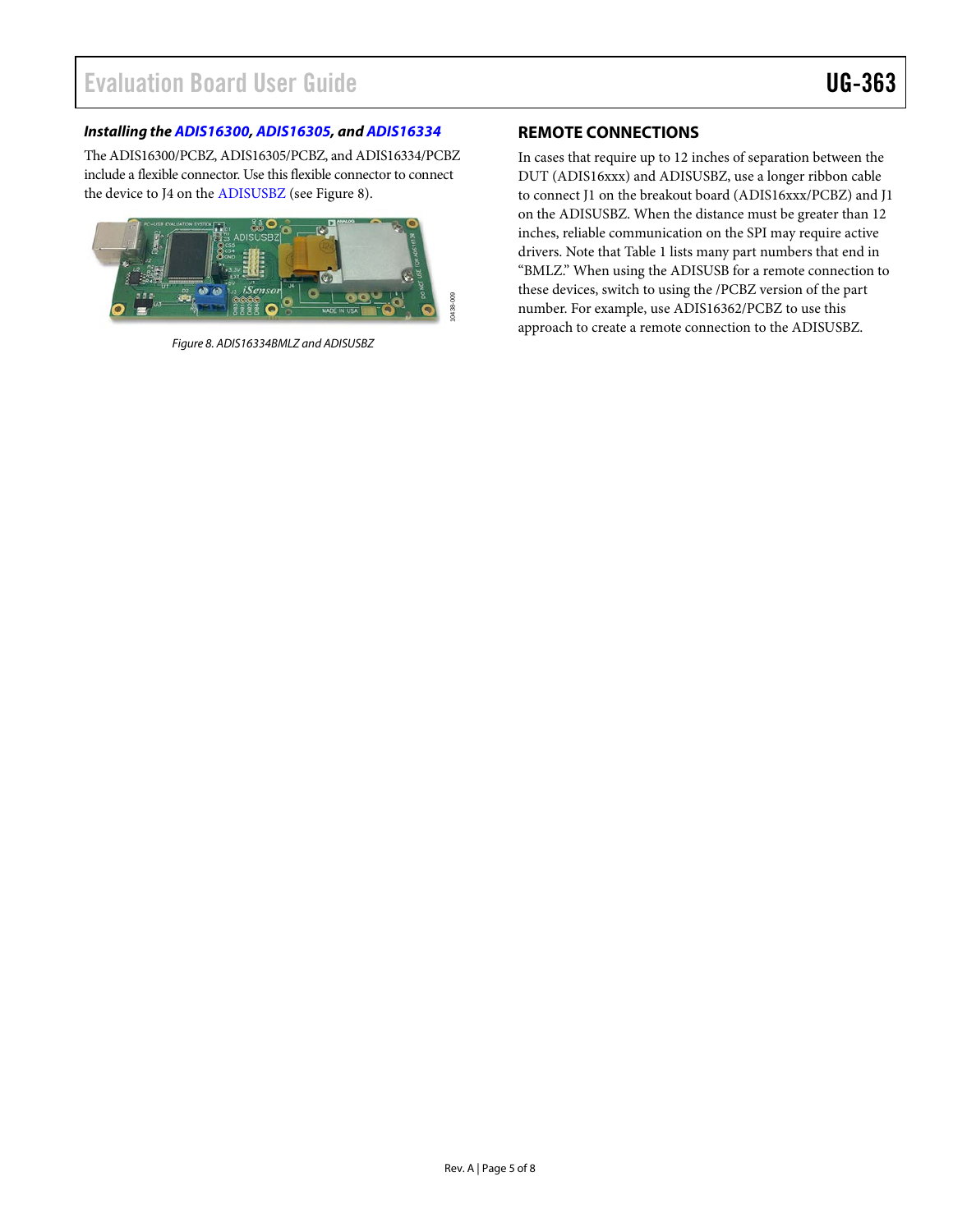# <span id="page-5-0"></span>SOFTWARE INSTALLATION

# <span id="page-5-1"></span>**SYSTEM REQUIREMENTS**

Th[e ADISUSBZ-](http://www.analog.com/ADISUSBZ)compatible software works on 32-bit PC machines that use Windows XP, Windows Vista, or Windows 7. There are no 64-bit driver files available. See th[e EVAL-ADIS](http://www.analog.com/EVAL-ADIS) for an evaluation system that supports 64-bit drivers.

# <span id="page-5-2"></span>**APPLICATION DOWNLOAD AND INSTALLATION**

The [ADISUSBZ](http://www.analog.com/ADISUSBZ) enables PC-based evaluation of many *i*Sensor products by using dedicated software packages. These software packages are available for download at the following site: [www.analog.com/ADISUSB,](http://www.analog.com/ADISUSB) under the Software and Tools tab.

- 1. Click on the appropriate software package, using the DUT part number, and download the archive file to a temporary directory.
- 2. Extract the contents of the archive file into a temporary directory.
- 3. Click **setup.exe** to start the installation process.
- 4. When the welcome screen appears, click **OK** to continue the installation and then follow the prompts.

See [Figure 9,](#page-5-3) [Figure 10,](#page-5-4) Figure 11, and [Figure 12](#page-5-5) for the typical prompts and options in each software installation process. [Figure 13](#page-5-6) shows the prompt that appears when the installation wizard requests permission to copy over a file. Click **Yes** to keep the files currently installed on the PC and deny the request to copy over them.

<span id="page-5-3"></span>

<span id="page-5-4"></span>*Figure 10. Prompt for Assigning the Program Folder*

| IMU_6DOF_01 - Choose Program Group<br>$\boldsymbol{\mathsf{x}}$                                                                                  |  |
|--------------------------------------------------------------------------------------------------------------------------------------------------|--|
| Setup will add items to the group shown in the Program Group box. You<br>can enter a new group name or select one from the Existing Groups list. |  |
| Program Group:<br>Analog Devices iSensors<br><b>Existing Groups:</b>                                                                             |  |
| Accessories<br><b>Analog Devices iSensors</b><br>AVS4YOU<br>Giveio<br>Skype<br><b>Startup</b>                                                    |  |
| Continue<br>Cancel                                                                                                                               |  |

*Figure 11. Prompt for Assigning the Program Group*

10438-012

0438-012

10438-014

0438-014

| IMU_6DOF_01 Setup was completed successfully. |                   |
|-----------------------------------------------|-------------------|
|                                               | 0438-013          |
|                                               | IMU_6DOF_01 Setup |

*Figure 12. Installation Success Message*

<span id="page-5-5"></span>

| A file being copied is not newer than the file currently on your system. |
|--------------------------------------------------------------------------|
|                                                                          |
|                                                                          |
|                                                                          |
|                                                                          |
| No to All                                                                |
|                                                                          |

<span id="page-5-6"></span>*Figure 13. Version Conflict Message*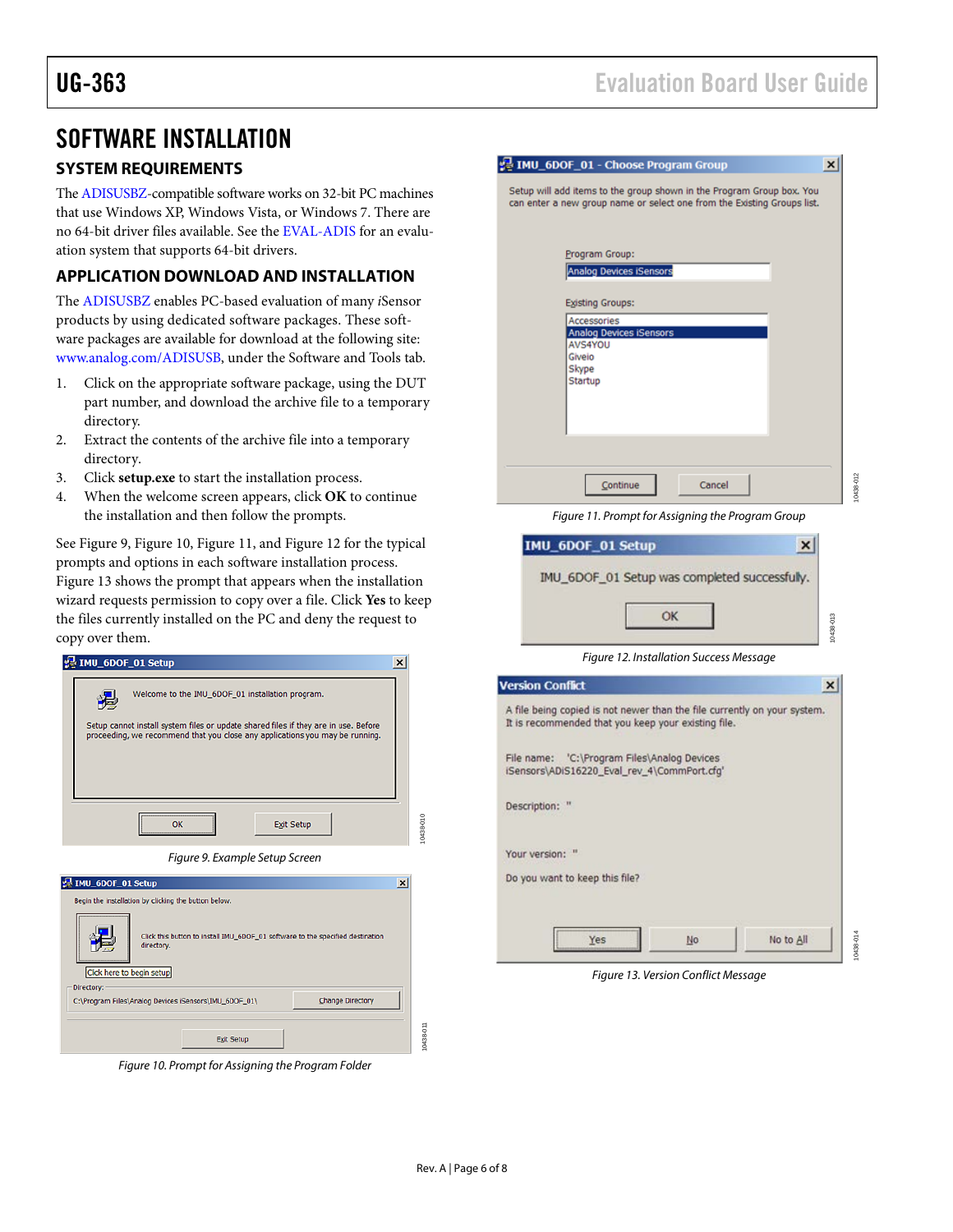10438-018

# <span id="page-6-0"></span>**giveio.exe INSTALLATION**

Early *i*Sensor software packages require the use of the giveio.exe driver. In these cases, the **giveio.exe** file is bundled with the application files. Double-click **giveio.exe** and follow the prompts in Figure 14 an[d Figure 15](#page-6-2) to install this driver. For Windows XP, Windows Vista, and Windows 7, click **No** when prompted to install this driver for Windows NT or Windows 2000 (see [Figure 16\)](#page-6-3).

| Visual basic runtimes (SP2) installation                                                                                                 |         |
|------------------------------------------------------------------------------------------------------------------------------------------|---------|
| Welcome to the INF-Tool Setup demo program which will install<br>2 files in the <windows>\INF-Test directory on your computer.</windows> | Install |
| Please close any programs you have running, then click "Install" to<br>continue with the Setup program.                                  | Close   |
| Don't forget to read the helpfile for details about the enourmous<br>flexibility and smartness INF-Tool can bring to your installations! |         |
|                                                                                                                                          |         |

Figure 14. Installation Start Screen for giveio.exe

10438-015

0438-015

<span id="page-6-2"></span>

Figure 16. Click **No** for Windows Vista and Windows 7

### <span id="page-6-3"></span><span id="page-6-1"></span>**USB DRIVER INSTALLATION**

After the software installation is complete, install the USB driver as follows:

- 1. Plug th[e ADISUSBZ i](http://www.analog.com/ADISUSBZ)nto the PC USB port using the A-to-B cable provided with the evaluation kit.
- 2. Wait for the PC to recognize th[e ADISUSBZ](http://www.analog.com/ADISUSBZ) and display the prompt shown in Figure 17.
- 3. Select **Install the hardware automatically**, and then click **Next** to start the installation.
- 4. When the prompt in [Figure 18](#page-6-4) appears, select **Continue Anyway** to complete the MCP USB EVAL driver installation and setup.
- 5. After the MCP USB EVAL installation is completed, another window, similar to the one in Figure 17, starts a second process.
- 6. Click **Next** and **Continue Anyway** to complete this process.



Figure 17. Found New Hardware Wizard Prompt

| <b>Hardware Installation</b>                                                                                                                                                                                                                                                                                                                                                                                                                                                                                                  |          |
|-------------------------------------------------------------------------------------------------------------------------------------------------------------------------------------------------------------------------------------------------------------------------------------------------------------------------------------------------------------------------------------------------------------------------------------------------------------------------------------------------------------------------------|----------|
| The software you are installing for this hardware:<br>MCP LISB EVAL.<br>has not passed Windows Logo testing to verify its compatibility<br>with Windows XP. [Tell me why this testing is important.]<br>Continuing your installation of this software may impair<br>or destabilize the correct operation of your system<br>either immediately or in the future. Microsoft strongly<br>recommends that you stop this installation now and<br>contact the hardware vendor for software that has<br>passed Windows Logo testing. |          |
| STOP Installation<br>Continue Anyway                                                                                                                                                                                                                                                                                                                                                                                                                                                                                          | 0438-019 |
| Figure 18. Hardware Installation Message                                                                                                                                                                                                                                                                                                                                                                                                                                                                                      |          |

#### <span id="page-6-4"></span>**Manual USB Driver Installation**

If the USB driver installation does not work properly, verify that the driver files are in the correct location, as follows:

- C:\WINDOWS\system32\drivers\ezusb.sys
- C:\WINDOWS\system32\drivers\MCP\_SPI.sys
- C:\WINDOWS\inf\mcpusb.inf

If the files are not in the correct locations, download the ADISUSB\_Drivers.zip file from [www.analog.com/ADISUSB](http://www.analog.com/ADISUSB) (Software and Tools tab), extract the files to a temporary location, and then copy the files to the correct locations. After the files are in the correct location, plug the [ADISUSBZ b](http://www.analog.com/ADISUSBZ)ack into the PC to start the automatic driver installation process. Figure 17 shows the expected response. If this window does not appear, check the status of the driver in the Windows Device Manager: click **Start**, **Control Panel**, **System**; **Hardware**; **Device Manager**; **Universal Serial Bus Controllers**. MCP USB EVAL will be visible only after connecting the [ADISUSBZ t](http://www.analog.com/ADISUSBZ)o a USB port.